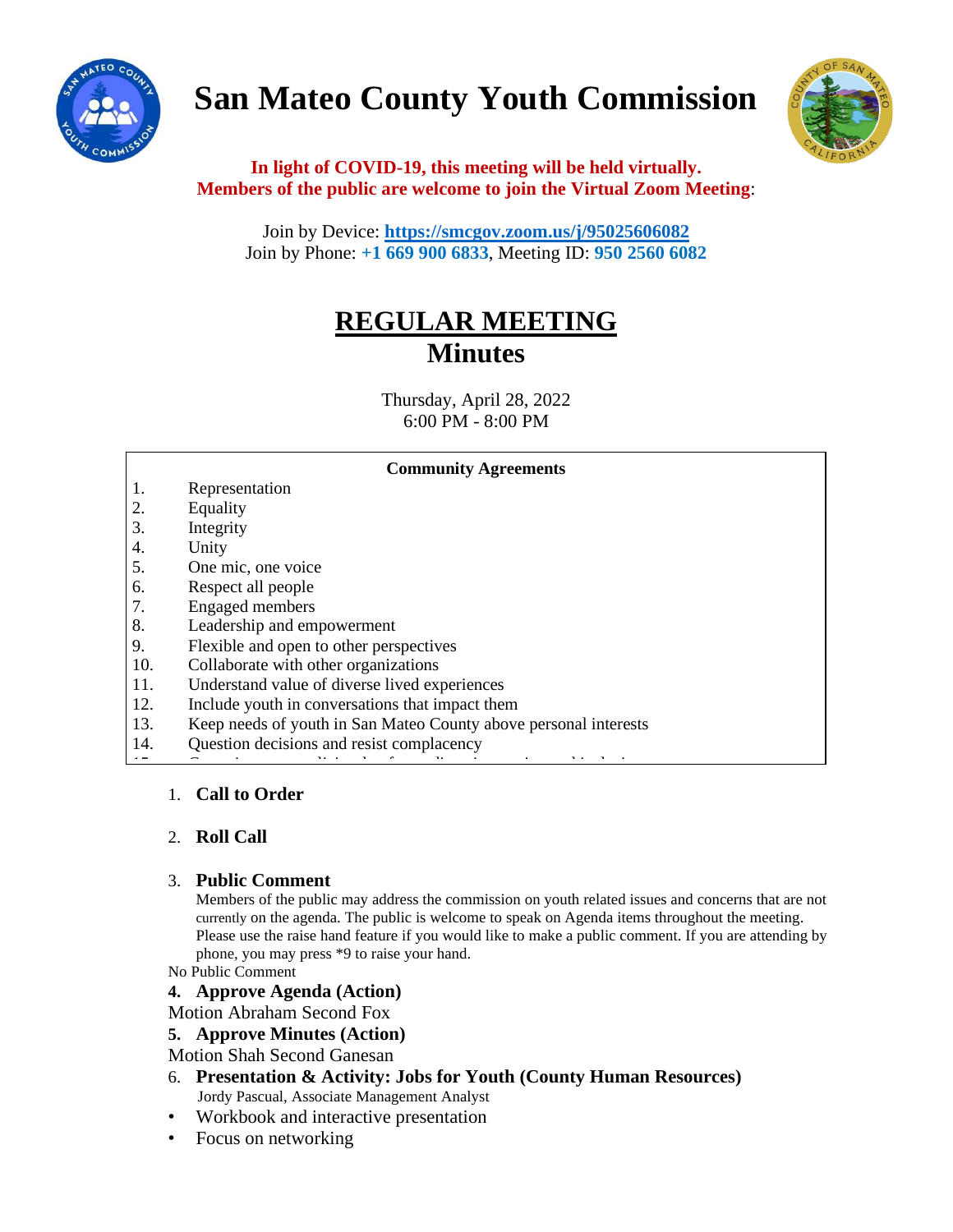- After presentation commissioners will be part of JFY and have resources available
- Utilize your special gifts to network
- Definition: Networking = connecting
- Effective networking needs great communication skills
- Direct and indirect networking
- Group discussion: What does networking mean to you, how can we all benefit from networking?
- Soft skills = people skills = connections
- Personal network vs professional networking
- Negative and positive impacts of personal social media
- Using LinkedIn
- Tips: Be sincere and yourself, be curious, practice active listening, be prepared
- Give a passion pitch

# **7. Review Children's Budget Recommendations**

- Vote on May 12
- Commissioners recommendations taken
- Simplify document
- Vocational training
- Healthy relationships
- LGBTQ education
- Email edits to Katelyn and Hudson
- **8. Vote on May 26th Showcase Meeting Being In-Person or Virtual**
- **•** majority in person